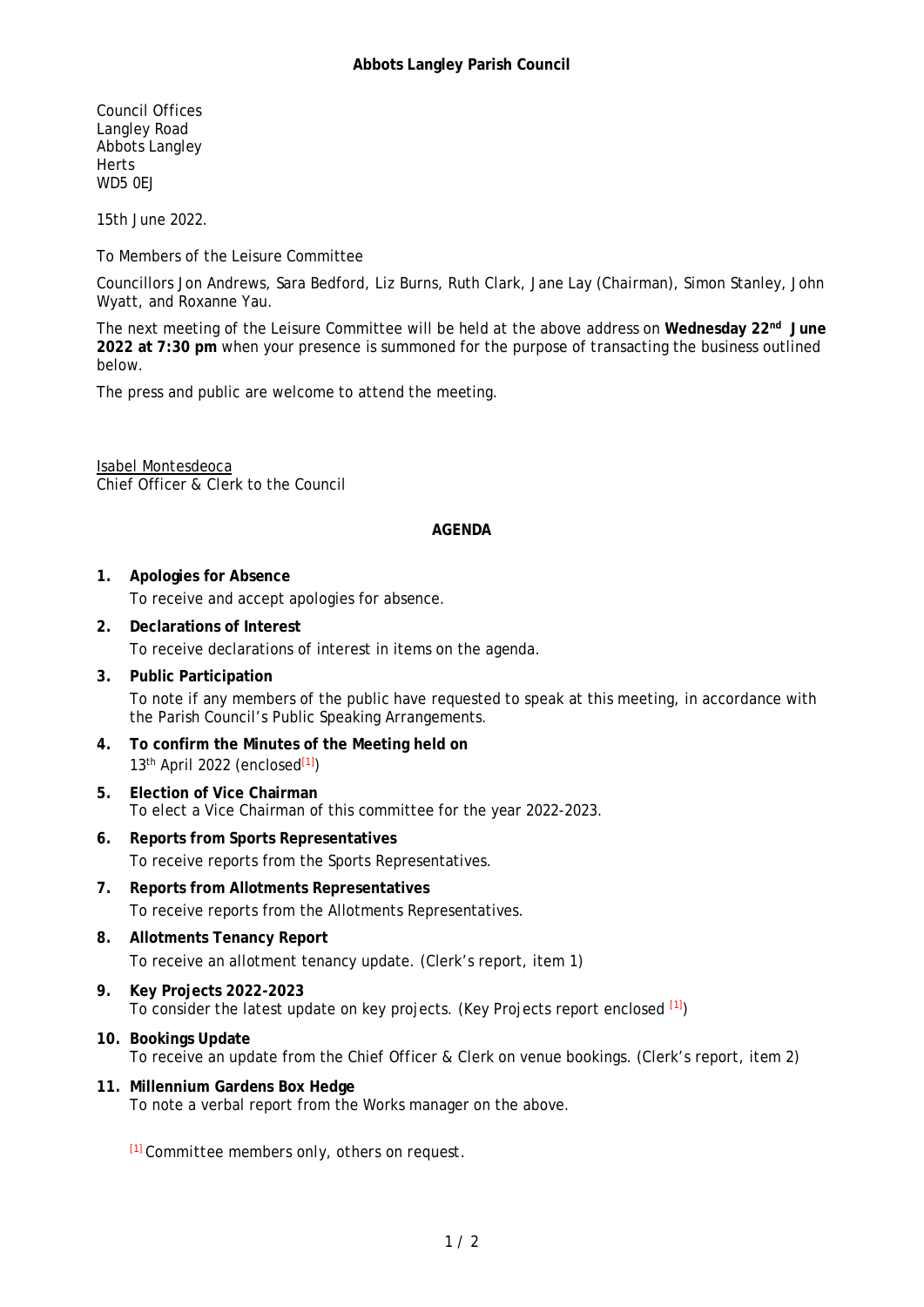# **Abbots Langley Parish Council**

https://alpcouncil.sharepoint.com/sites/alpcbudgetsmeetingsplanning/shared documents/alpc meetings/alpc meetings 2022- 2023/leisure committee/alpc-leisure-agenda-2022-06.docx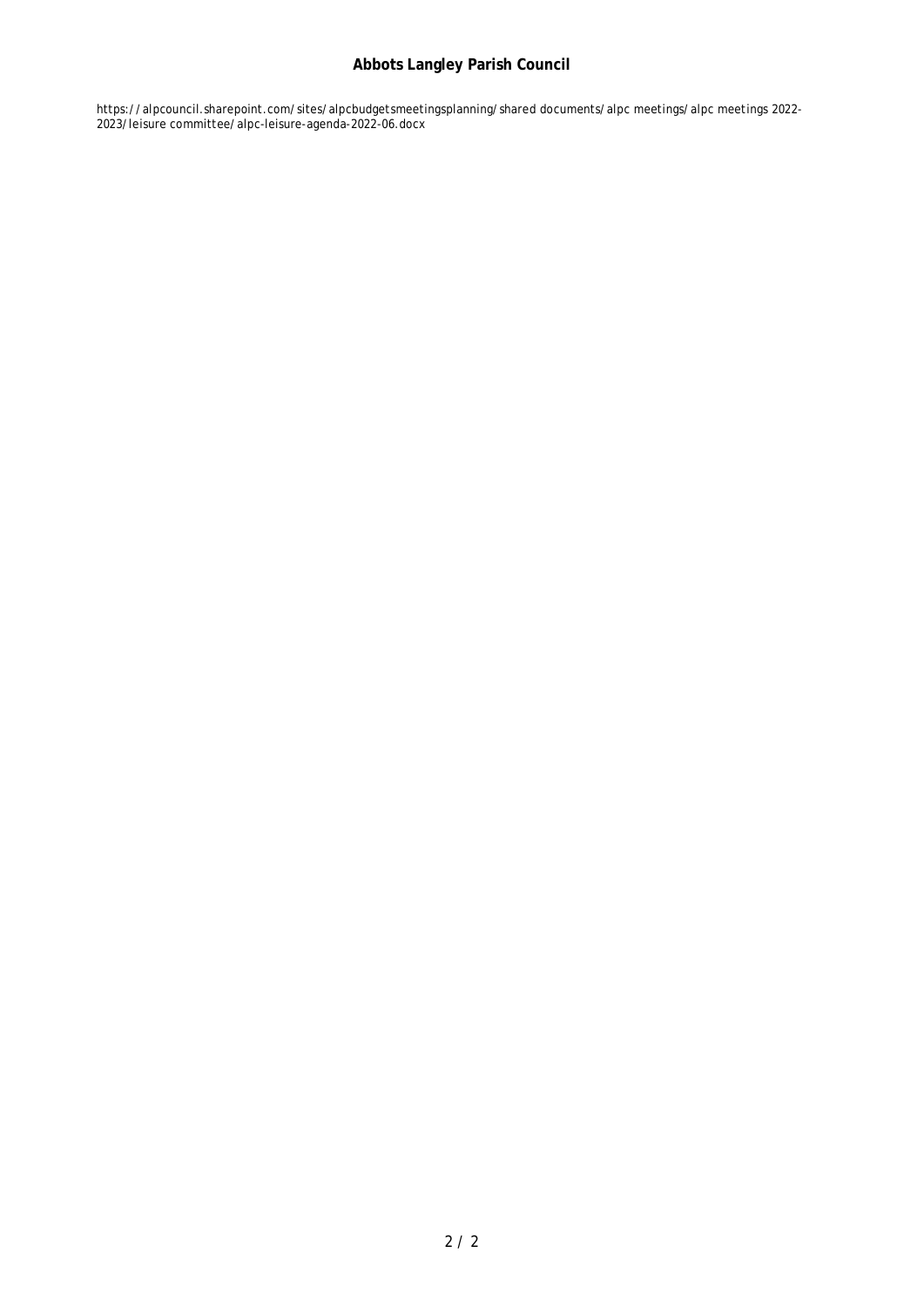# **Abbots Langley Parish Council Clerk's Report – Leisure Committee – June 2022**

**1. Allotment Tenancy Report**

| <b>Site</b>       | No.<br><b>Plots</b> | No.<br>vacant<br>plots | Outstanding<br>payments | First<br>warning<br>letter<br>sent | Second<br>warning<br>letter<br>sent | Notice to<br><b>Quit sent</b> | <b>Plots being</b><br>monitored |
|-------------------|---------------------|------------------------|-------------------------|------------------------------------|-------------------------------------|-------------------------------|---------------------------------|
| Manor<br>House    | 18                  | $\Omega$               | $\overline{0}$          |                                    | $\Omega$                            | $\Omega$                      | 3                               |
| Kingsfield        | 50                  | 5                      | $\Omega$                |                                    | 8                                   | $\Omega$                      | 3                               |
| Jacketts<br>Field | 22                  |                        | $\overline{0}$          | 0                                  | 4                                   | $\overline{0}$                | 3                               |
| Primrose<br>Hill  | 28                  |                        | $\overline{0}$          |                                    | $\overline{2}$                      | $\overline{0}$                | 5                               |

## **Allotment data as of 15th June 2022**

- **Manor House** No plots available.
- **Kingsfield** Plots 3B, 5A, 8, 12A, 29A currently vacant. Next viewings scheduled on 17th June & 25th June.
- **Jacketts Field** Plot 2 currently vacant. Plot 5 to become vacant this month. Next viewing scheduled on 18th June.
- **Primrose Hill** Plot 21 currently vacant. Next viewing to be scheduled.

Many thanks to the Leisure & Council Administration Officer for the data provided for the above report.

**2. Bookings & Bar Income Review**

**Income Actuals + YE Forecast as of 15th June 2022**



**Tanners Wood Hall (TWH) Bookings Income, Jul to Dec 2022 Outlook**

We now have a stable base of ten regular hirers, with one having more than one booking per week. Based on confirmed bookings to Dec 2022, it is estimated TWH bookings income will exceed 2019-2020.